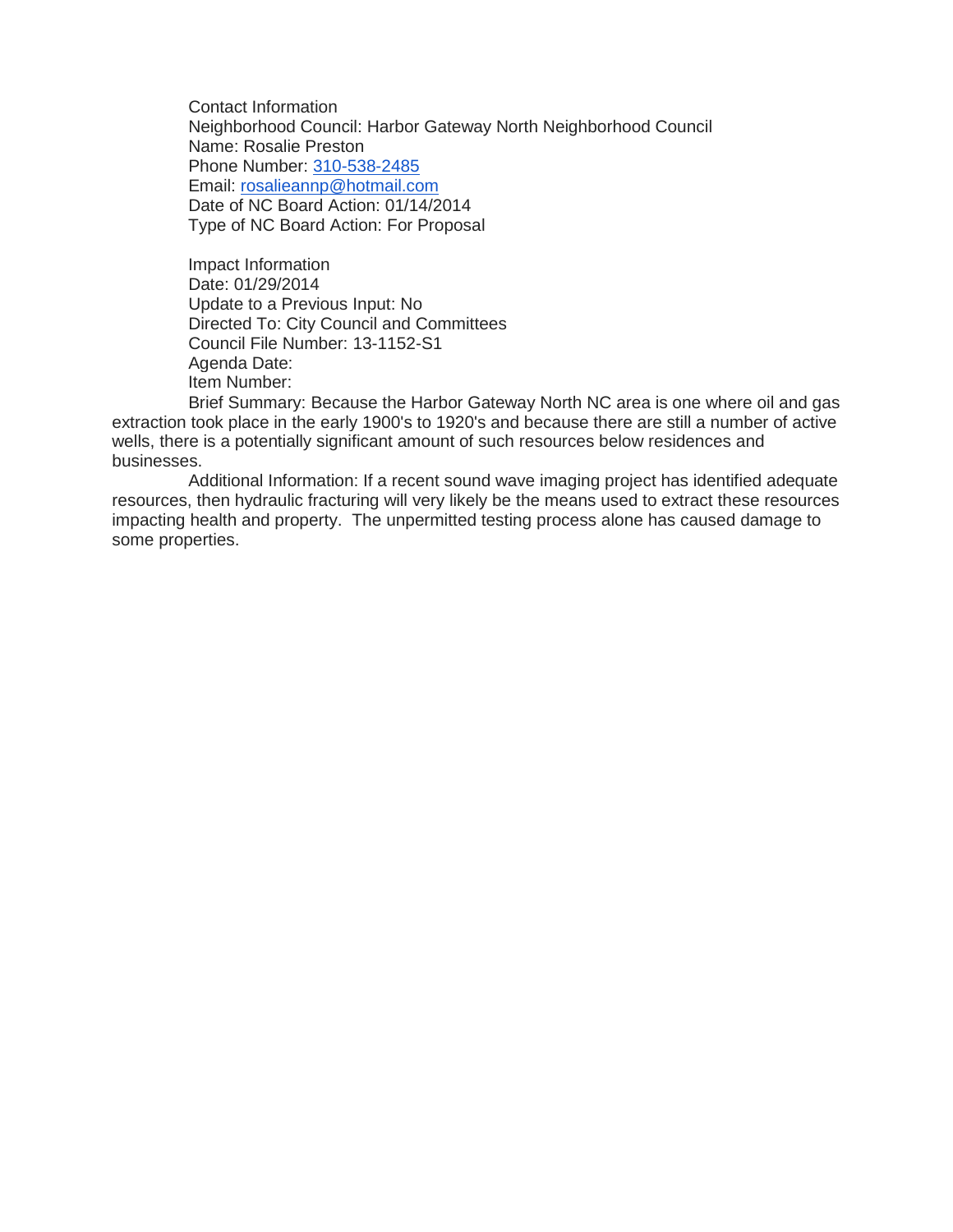## **Harbor Gateway North Neighborhood Council Board Meeting**

Tuesday, January 14, 2014 135<sup>th</sup> Street School Auditorium, 801 W. 135<sup>th</sup> Street

Present: Delores Allmond (Chairperson), Rosalie Preston (Recording Secretary), Neodros Bridgeforth (Corresponding Secretary), Joan Jacobs (Treasurer), Adrian Valenzuela (District 2), Betty Hawkins (District 4), Llewyn Fowlkes (District 5), Marvin Bell (District 6), Rosario Rico (District 7), Mary Hinton (District 8), Richard Lee (Youth Representative), and Donald Cook (Outreach Representative)

The meeting was called to order at 7:05 p.m.by Chair Delores Allmond.

**1) Public Comment:** Joseph Martinez, LAUSD District 7 Field Deputy, encouraged stakeholders to attend the Wed. February 5 meeting at the Narbonne High School Auditorium, 24300 S. Western Avenue, at 6 p.m. to hear about the State of California's proposal for funding public schools, including the LAUSD, and to hear the community's thoughts on school budget priorities. The local control funding formula will impact certain local schools which need additional support.

**2) Approval of the December 10 Board minutes:** It was moved by Rosario Rico, seconded by Llewyn Fowlkes and passed 10-0-0 to approve the minutes as presented.

**3) Treasurer's report:** In the absence of Treasurer Joan Jacobs, Recording Secretary Rosalie Preston reviewed the monthly expenditure report for December 2013. As of the end of December, total HGNNC expenditures of the \$37,000 allocated are \$13,866.36, with \$23,515.67 remaining. The more detailed "Expenditures to Date" form, dated January 13, 2014, was also attached. It was moved by Neodros Bridgeforth, seconded by Marvin Bell, and passed 10-0-0 to accept the Treasurer's report.

**4) Setting of meeting with Councilman Buscaino to discuss critical issues of the HGNNC:** Richard Lee discussed the concern of many Board members that regular Board meetings with Councilman Buscaino are needed to encourage focus on the significant issues of the HGNNC, to better seek solutions, and to know what progress is being made. Richard suggested contacting the Council's scheduler to set up such a meeting for the end of March, ideally for a Saturday morning when more Board members would be available. In the meantime, the Board will compile its current list of items needing action. (Joan Jacobs entered the meeting at 7:35 p.m.)

It was moved by Richard Lee, seconded by Donald Cook, and passed 10-0 1 for Chair Delores Allmond to send such a letter to Councilman Buscaino.

**5) Recommendation from the Planning and Land Use Committee on the revised proposal for 27 condominiums at 15812 S. Vermont Avenue in District 2 (TT-69586-CN**): On Saturday December 14, the Planning and Land Use Committee met with developer Steve Stapakis so that he could review the revised proposal for the townhouse-style condominium project at 15812 S. Vermont Avenue. Because the City requires 10% of the units to be fully handicapped accessible, he has revised the project to incorporate those features and more handicapped parking spaces. Therefore, there will now be 27 units. The R1 property running north and south along the property line on the east side (next to the walls of the homes on Ainsworth) will become communal recreational space for the residents. A row of trees will be planted along the boundary wall to provide privacy. It was moved by Rosario Rico, seconded by Richard Lee, and passed 11-0-0 to support the Planning and Land Use Committee's recommendation of support for the revised proposal for this project.

**6) Position on File No. 13-1152-S1, City of L.A. restrictions on fracking for oil and gas:** Many

HGNNC stakeholders have a strong concern that if the Rosecrans 3D Imaging Project underground testing has discovered adequate oil and gas reserves, they will be extracted using hydraulic fracturing or "fracking." Since the L.A. City Council has recently introduced a proposal to ban well stimulation activities, including hydraulic fracturing, within City limits until stronger safeguards are put in place, it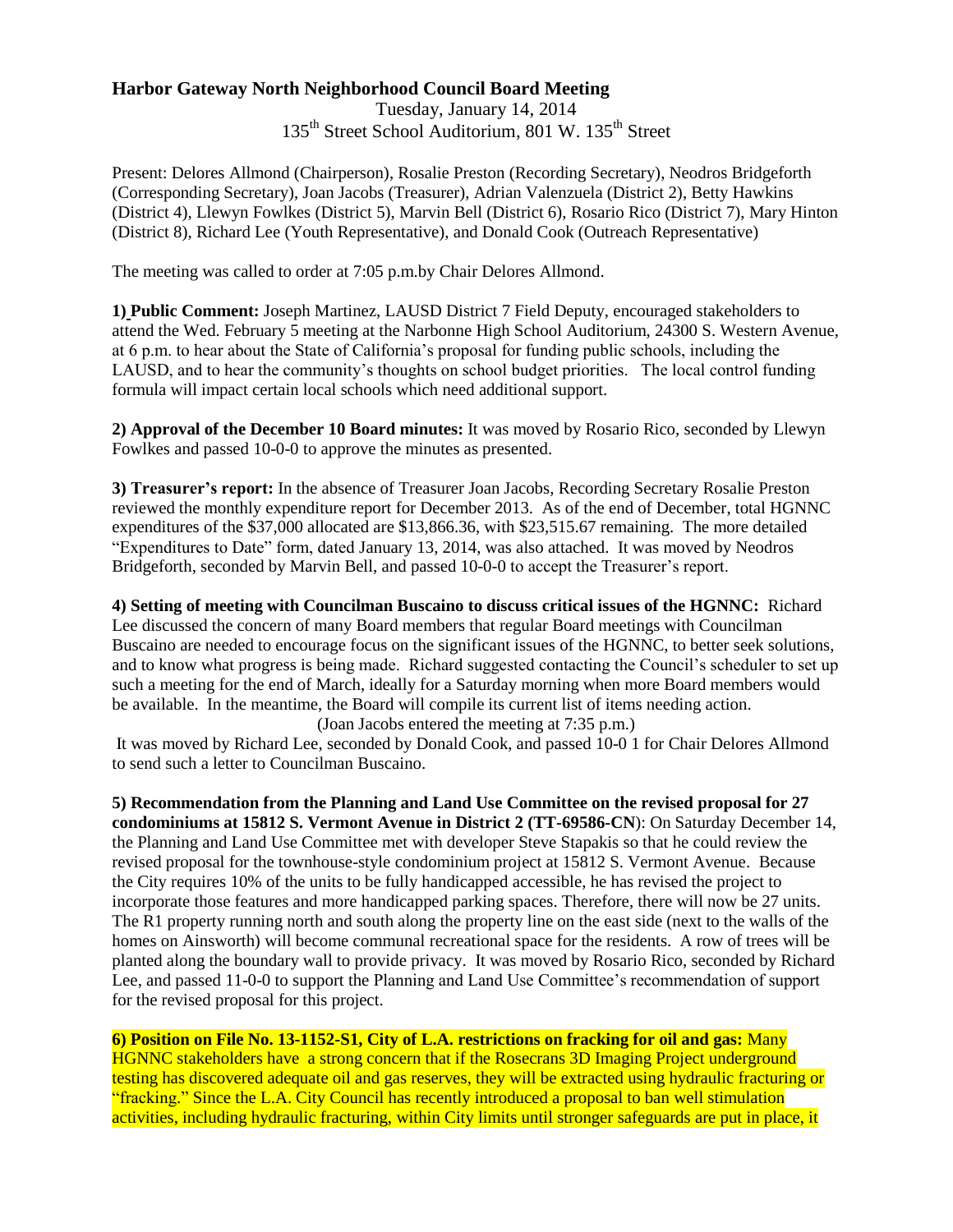was moved by Joan Jacobs, seconded by Marvin Bell, and passed 11-0-0 to support File No. 13-1152-S1, send a letter, and file a CIS to that effect.

**7) Position on the need for DOGGR (California Division of Oil, Gas, and Geothermal Resources) to have greater oversight of oil and gas-related activities and impacts:** Due to the passage of SB4, the State Division of Oil, Gas, and Geothermal Resources (DOGGR) has been placed in charge of overseeing the study of "well stimulation activities," also known as hydraulic fracturing ("fracking") to remove remaining petroleum and natural gas resources from ground within the State of California. Comments on the implementation of these new oversight responsibilities are being sought. Therefore, it was moved by Joan Jacobs, seconded by Mary Hinton, and passed 11-0-0 to write a letter reflecting the Board's position that DOGGR have stronger oversight capabilities for well stimulation activities including testing for oil and gas, have funding to hire adequate numbers of inspectors, and that the State of California institute an oil severance tax to fund the inspectors and other needed public services.

**8) Letter to Councilman Buscaino and DOT on measures to mitigate illegal large-truck traffic on residential streets in District 4:** District 4 Representative Betty Hawkins has noted an increasing number of 18-wheeled trucks and large trash trucks from four different companies using 135<sup>th</sup> Street, past the 135<sup>th</sup> Street School, as well as illegally cutting through the neighborhood both north and south on Hoover Street. The Council District 15 office says that the trucks cannot be blocked on 135<sup>th</sup> Street because it is listed as a State highway. They are looking into measures to more strongly indicate that Hoover Street, both north and south of 135<sup>th</sup> Street is posted as prohibited for large truck usage.

(Joan Jacobs left the meeting at 8:30 p.m.)

It was moved by Rosalie Preston, seconded by Neodros Bridgeforth, and passed 10-0-0 to write a letter of support for mitigating this type of vehicle traffic in District 4.

**9) Report on the Budget Advocates:** This item was tabled until the next meeting since Joan Jacobs had had to leave the meeting.

**10) Report on HGNNC activities and events:** The long-planned Figueroa Corridor Business Breakfast will take place on Thurs. January 16 at the WSS corporate headquarters, 13425 S. Figueroa Street. About 120 businesses, mostly industrial, have been identified and 24 have said they will attend.

The HGNNC Board election has been set for Tues. May 6 at the 135<sup>th</sup> Street School. The Ad Hoc Election Committee will attend a meeting with IEA Rashad Rucker on Thurs. January 23 to learn more details. The current goal for voting is an increase of 15%. At least four Board seats need to be contested.

The Board has not done any further work on the Strategic Plan for 2013-2014.

**11) Report on the Harbor Alliance meeting of January 8:** Octaviano Rios, Mayor's representative for the Harbor Area, announced that he now holds open house hours at the San Pedro City Hall, 638 S. Beacon Street, San Pedro, CA 90731, every Wednesday from 2-5 p.m. Stakeholders can drop by or call (213) 473-2388 for an appointment. The Mayor has a Great Streets initiative and possibly the HGNNC can recommend that Imperial Highway be one of the 50 Great Streets. There will be three Mayor's budget meetings, with one possibly in the Harbor Gateway or Watts area.

**12) Announcements**: Lydia Gutierrez, teacher and Board member of the Coastal San Pedro Neighborhood Council, is running in the primary election for State Superintendent of Education on June 3. She discussed her background and qualifications and gave out campaign literature.

Meeting was adjourned at 8:52 p.m.

Minutes taken by Rosalie Preston, Recording Secretary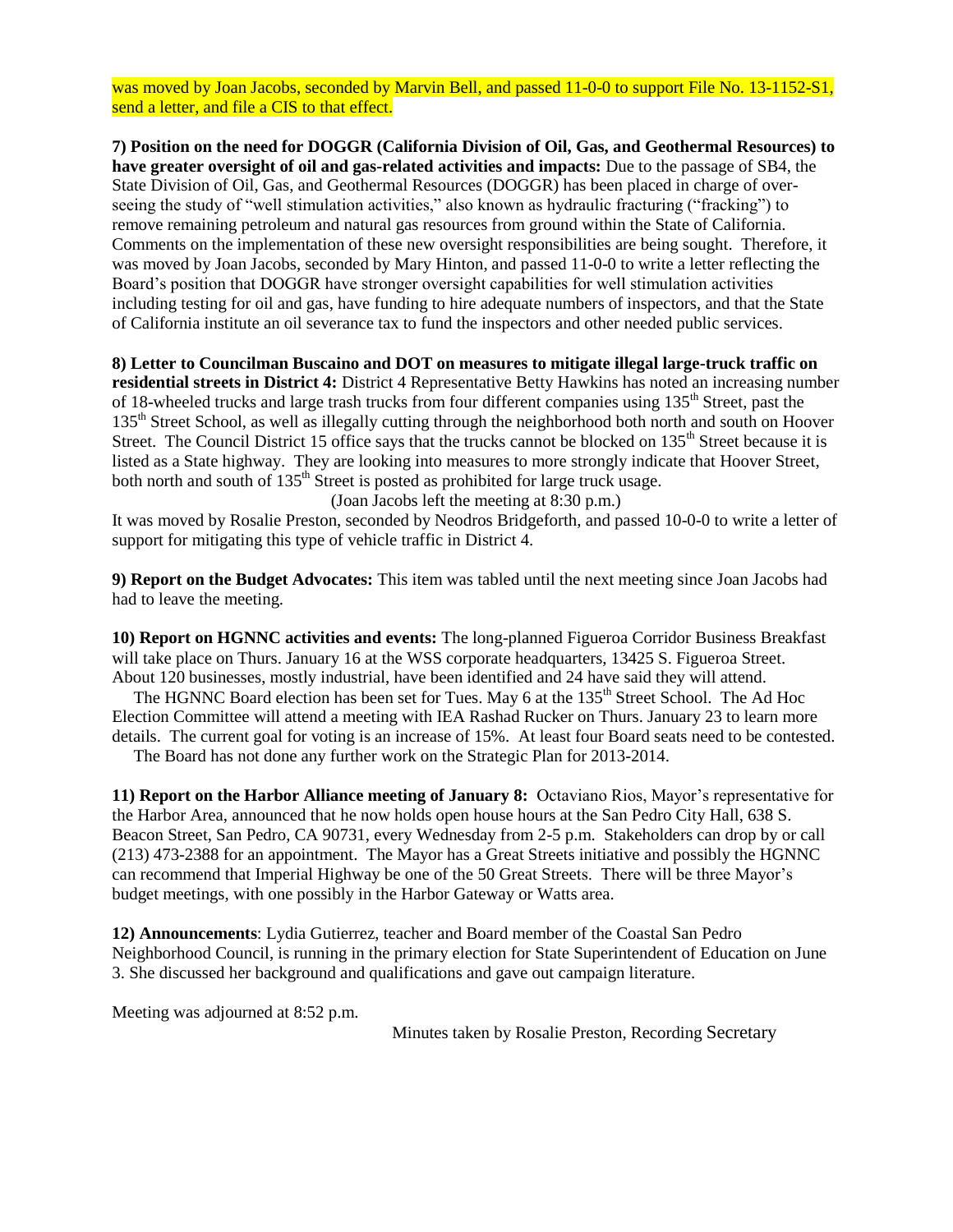Delores Allmond - Chairperson Pamela Thornton - Vice Chairperson Rosalie Preston - Recording Secretary Neodros Bridgeforth - Corres. Secretary Joan Jacobs - Treasurer Ramon Montoya - District 1 Rep. Adrian Valenzuela - District 2 Rep. Revnaldo Paduani - District 3 Rep. Betty Hawkins - District 4 Representative



Harbor Gateway North Neighborhood Council P.O. Box 3723 Gardena, CA 90247  $(310)$  768-3853 tel (310) 538-9654 fax www.harborgatewaynorth.org hgnnc@sbcglobal.net

Llewyn Fowlkes - District 5 Rep. Marvin Bell - District 6 Rep. Rosario Rico - District 7 Rep. Mary Hinton - District 8 Rep. Deborah Lee - Community Org. Rep. Richard Lee - Youth Representative Donald Cook - Outreach Rep. Gloria Christmas - At-Large Rep.

January 24, 2014

Councilman Joe Buscaino City Hall – Room 410 200 N. Spring Street Los Angeles, CA 90012

Councilman Bernard Parks City Hall - Room 460 200 N. Spring Street Los Angeles, CA 90012

Re: City-wide fracking ban File No. 13-1152-S1

Dear Councilmembers Buscaino and Parks:

On January 14, 2014, our Board voted 11-0-0 to support File No. 13-1152-S1 which is the City-wide prohibition on all activity associated with well stimulation, including, but not limited to, hydraulic fracturing, gravel packing, and acidizing, or any combination thereof, and the use of waste disposal injection wells until a comprehensive study can be conducted on the long-term safety of these processes.

As you may be aware, last August 2013 the Rosecrans 3D Imaging Project on behalf of BreitBurn Energy Partners L.P. and with a permit from the City of Los Angeles Bureau of Engineering began sound wave testing below properties of the Harbor Gateway North Neighborhood Council, including under the industrial properties along Figueroa Blvd. between El Segundo Blvd. and Redondo Beach Blvd. Many of our residential stakeholders have reported to us that they felt very strong vibrations from the testing process alone and many have reported that the testing process alone has created significant new cracking in the plaster of their homes, interior and exterior, cracking of concrete driveways, damage to a block wall, oil coming up from a bathtub drain, bursting of a DWP water main on 132<sup>nd</sup> Street, and subsidence of a home on 129<sup>th</sup> Street.

Therefore, we are extremely concerned that if the location of significant oil and gas reserves has been identified below our properties by this study, then hydraulic fracturing ("fracking") and other "well stimulation" processes may be used to extract these reserves for the profit of energy